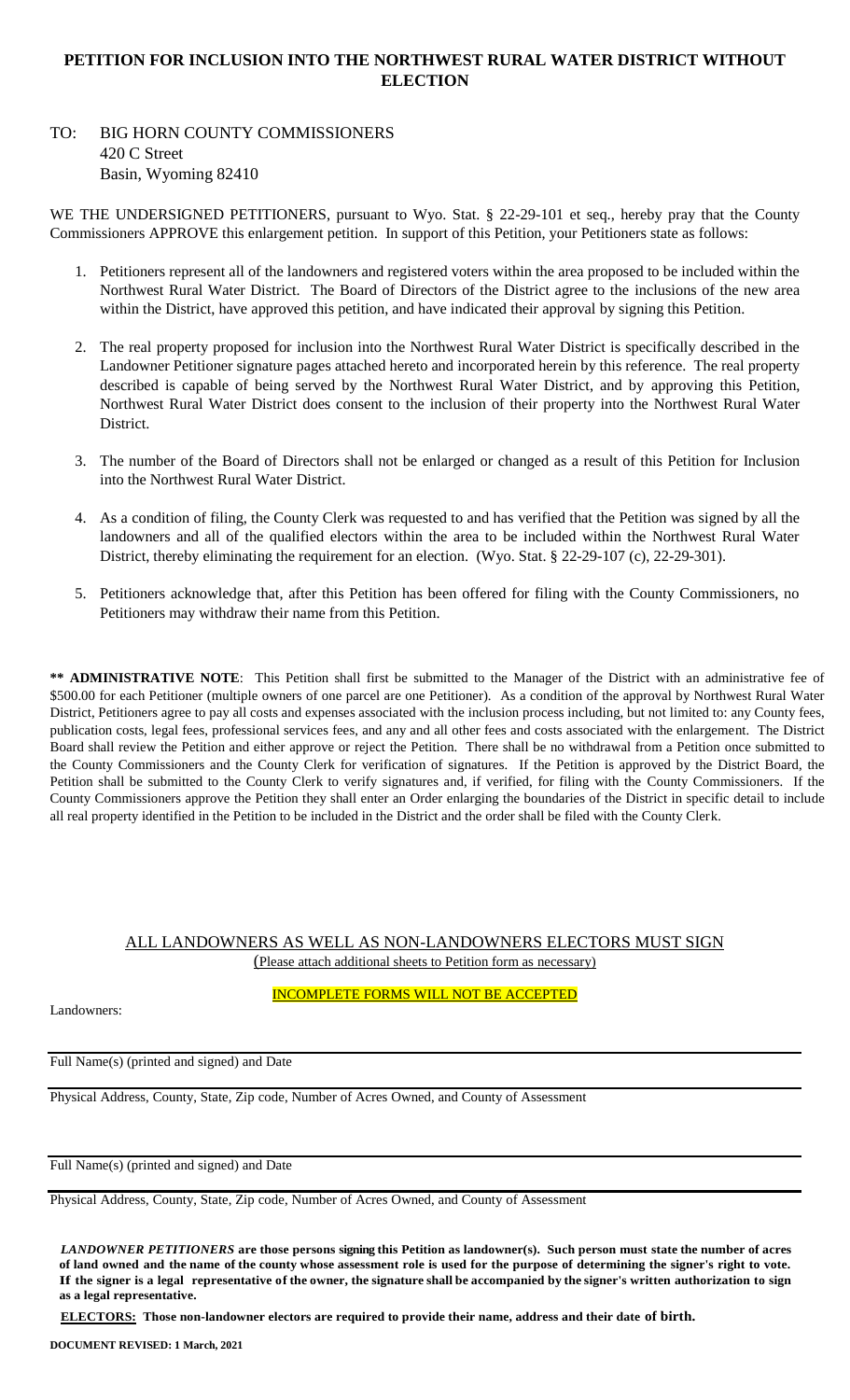| PROPERTY DESCRIPTION (if attached as an exhibit so indicate): |  |  |  |
|---------------------------------------------------------------|--|--|--|
|---------------------------------------------------------------|--|--|--|

#### NON-LANDOWNER ELECTORS (If any) W.S. 22-29-106

\_\_\_\_\_\_\_\_\_\_\_\_\_\_\_\_\_\_\_\_\_\_\_\_\_\_\_\_\_\_\_\_\_\_\_\_\_\_\_\_\_\_\_\_\_\_\_\_\_\_\_\_\_\_\_\_\_\_\_\_\_\_\_\_\_\_\_\_\_\_\_\_\_\_\_\_\_\_\_\_

\_\_\_\_\_\_\_\_\_\_\_\_\_\_\_\_\_\_\_\_\_\_\_\_\_\_\_\_\_\_\_\_\_\_\_\_\_\_\_\_\_\_\_\_\_\_\_\_\_\_\_\_\_\_\_\_\_\_\_\_\_\_\_\_\_\_\_\_\_\_\_\_\_\_\_\_\_\_\_\_

| Full Name of Non-Landowner Elector (printed and signed) and Date                       |          |
|----------------------------------------------------------------------------------------|----------|
| Physical Address, County, State, Zip Code and Date of Birth                            |          |
|                                                                                        |          |
| Full Name of Non-Landowner (printed and signed) Elector and Date                       |          |
| Physical Address, County, State, Zip Code and Date of Birth                            |          |
|                                                                                        |          |
| designated as the chief petitioner and executes this document as the chief petitioner. | has been |
|                                                                                        |          |
| <b>Chief Petitioner</b>                                                                |          |
| State of Wyoming)                                                                      |          |
| $\begin{array}{c}\n\text{County of} \quad\text{S}}\n\end{array}$                       |          |
| The foregoing instrument was acknowledged before me by___________________________      |          |
|                                                                                        |          |
|                                                                                        |          |
|                                                                                        |          |
|                                                                                        |          |
|                                                                                        |          |

### NORTHWEST RURAL WATER DISTRICT APPROVAL:

Northwest Rural Water District does approve and support the above-referenced Petition for Inclusion into the Northwest Rural Water District. This approval is subject to the agreement as referenced in the Administrative Note. \*\*

Chairman, Northwest Rural Water District

\_\_\_\_\_\_\_\_\_\_\_\_\_\_\_\_\_\_\_\_\_\_\_\_\_\_\_\_\_\_\_\_\_\_\_\_\_\_\_\_

*LANDOWNER PETITIONERS* **are those persons signing this Petition as landowner(s). Such person must state the number of acres of land owned and the name of the county whose assessment role is used for the purpose of determining the signer's right to vote.**  If the signer is a legal representative of the owner, the signature shall be accompanied by the signer's written authorization to sign **as a legal representative.**

**ELECTORS: Those non-landowner electors are required to provide their name, address and their date of birth.**